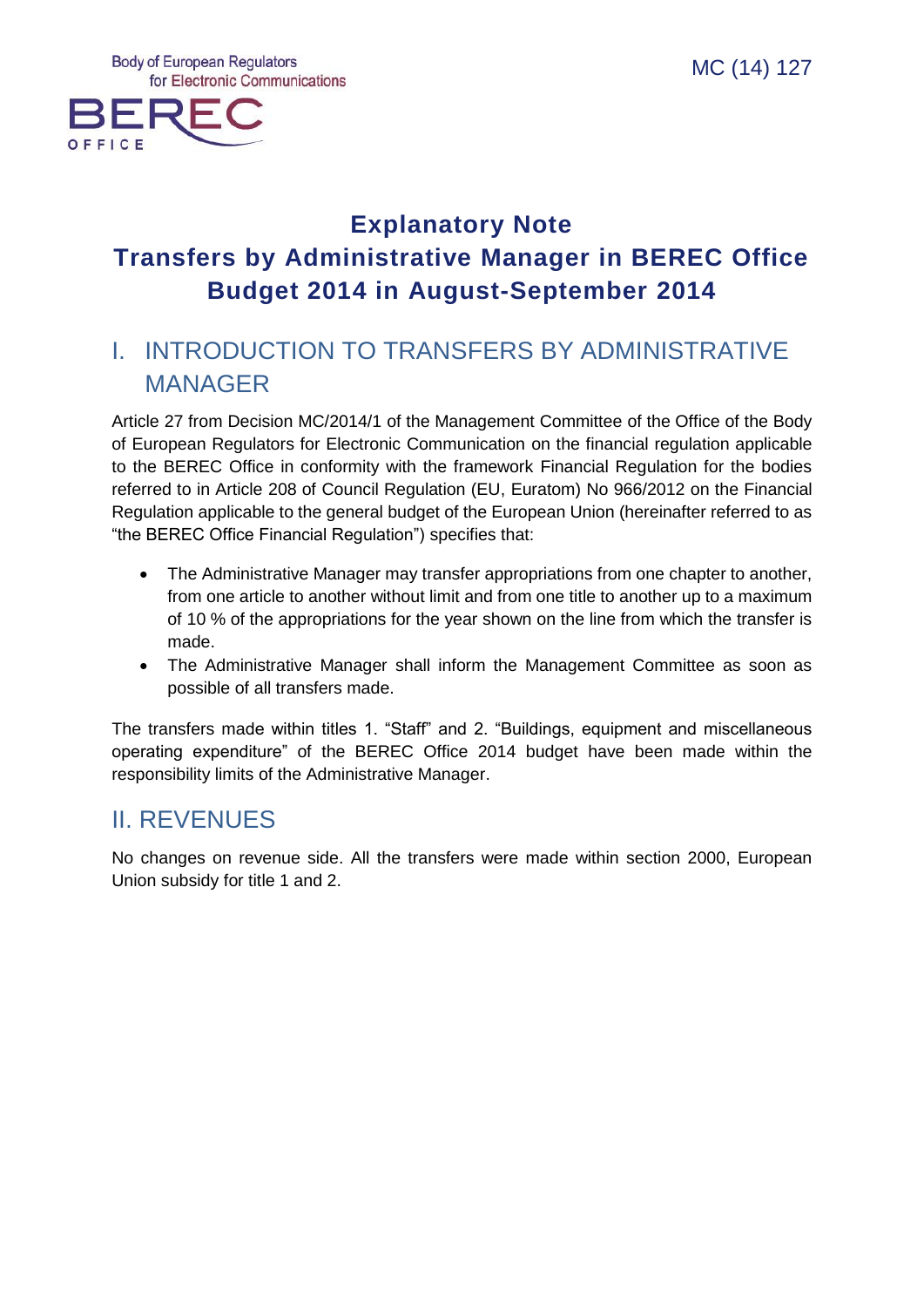## III. EXPENDITURE

### 1. Transfers within title 1

Legal base: Art. 27(1)(b) of the BEREC Office Financial Regulation – transfers from one chapter to another and from one article to another without limit.

The amounts transferred are provided in the table below:

| <b>Title</b><br>Chapte<br><b>Item</b> | <b>Description</b>                                                                 | Budget 2014<br>approved by<br>budgetary<br>authority | Budget 2014<br>with<br>transfers<br>May-July<br>2014 | <b>Transfers by</b><br><b>Administrative</b><br>Manager in<br>August-<br>September<br>2014<br>€ | <b>Budget with</b><br>transfers<br>30.09.2014 | <b>Difference</b><br>(between<br>initial and<br>budget on<br>30.09.2014) |
|---------------------------------------|------------------------------------------------------------------------------------|------------------------------------------------------|------------------------------------------------------|-------------------------------------------------------------------------------------------------|-----------------------------------------------|--------------------------------------------------------------------------|
| 1                                     | <b>STAFF</b>                                                                       | 2 560 600,00                                         | 2 151 100,00                                         | 0,00                                                                                            | 2 151 100,00                                  | $-15,99%$                                                                |
| 11                                    | <b>Staff in active</b><br>employment                                               | 1978 600,00                                          | 1 551 660,00                                         | $-45000,00$                                                                                     | 1 506 660,00                                  | $-23,85%$                                                                |
| A-1100                                | <b>Basic salaries</b>                                                              | 1 168 800,00                                         | 807 000,00                                           | $-5000,00$                                                                                      | 802 000,00                                    | $-31,38%$                                                                |
| A-1110                                | Contract staff                                                                     | 100 000,00                                           | 100 000,00                                           | 54 600,00                                                                                       | 154 600,00                                    | 54,60%                                                                   |
| A-1111                                | Seconded national<br>experts                                                       | 345 800,00                                           | 280 660,00                                           | $-84600,00$                                                                                     | 196 060,00                                    | $-43,30%$                                                                |
| A-1131                                | Travel expenses for<br>annual leave                                                | 42 000,00                                            | 42 000,00                                            | $-1000000$                                                                                      | 32 000,00                                     | $-23,81%$                                                                |
| 12                                    | <b>Miscellaneous</b><br>expenditure on<br>staff recruitment<br>and transfer        | 142 000,00                                           | 142 000,00                                           | $\overline{0,00}$                                                                               | 142 000,00                                    | 0,00%                                                                    |
| A-1210                                | Travel expenses on<br>entering/leaving                                             | 5 000,00                                             | 5 000,00                                             | 2 500,00                                                                                        | 7 500,00                                      | 50,00%                                                                   |
| $A-1212$                              | Removal expenses                                                                   | 25 000,00                                            | 25 000,00                                            | $-2500,00$                                                                                      | 22 500,00                                     | $-10,00%$                                                                |
| 13                                    | <b>Missions and duty</b><br>travel                                                 | 220 000,00                                           | 204 000,00                                           | $-30000,00$                                                                                     | 174 000,00                                    | $-20,91%$                                                                |
| A-1300                                | Mission expenses,<br>duty travel<br>expenses and other<br>ancillary<br>expenditure | 220 000,00                                           | 204 000,00                                           | $-30000,00$                                                                                     | 174 000,00                                    | $-20,91%$                                                                |
| 16                                    | <b>External services</b>                                                           | 100 000,00                                           | 158 440,00                                           | 75 000,00                                                                                       | 233 440,00                                    | 133,44%                                                                  |
| A-1600                                | <b>External services</b>                                                           | 100 000,00                                           | 158 440,00                                           | 75 000,00                                                                                       | 233 440,00                                    | 133,44%                                                                  |

#### Explanations:

#### **Transfers from:**

A-1100 – Due to staff turnover, actual expenditure on basic salaries in 2014 have been below the forecast and is expected to remain below the total annual forecast of EUR 1 168 800. A part of the surplus remaining on the budget line could be released.

A-1111 – Actual expenditure on SNEs allowances in 2014 have been below the forecast and is expected to remain below the total annual forecast of EUR 345 800. A part of the surplus remaining on the budget line could be released.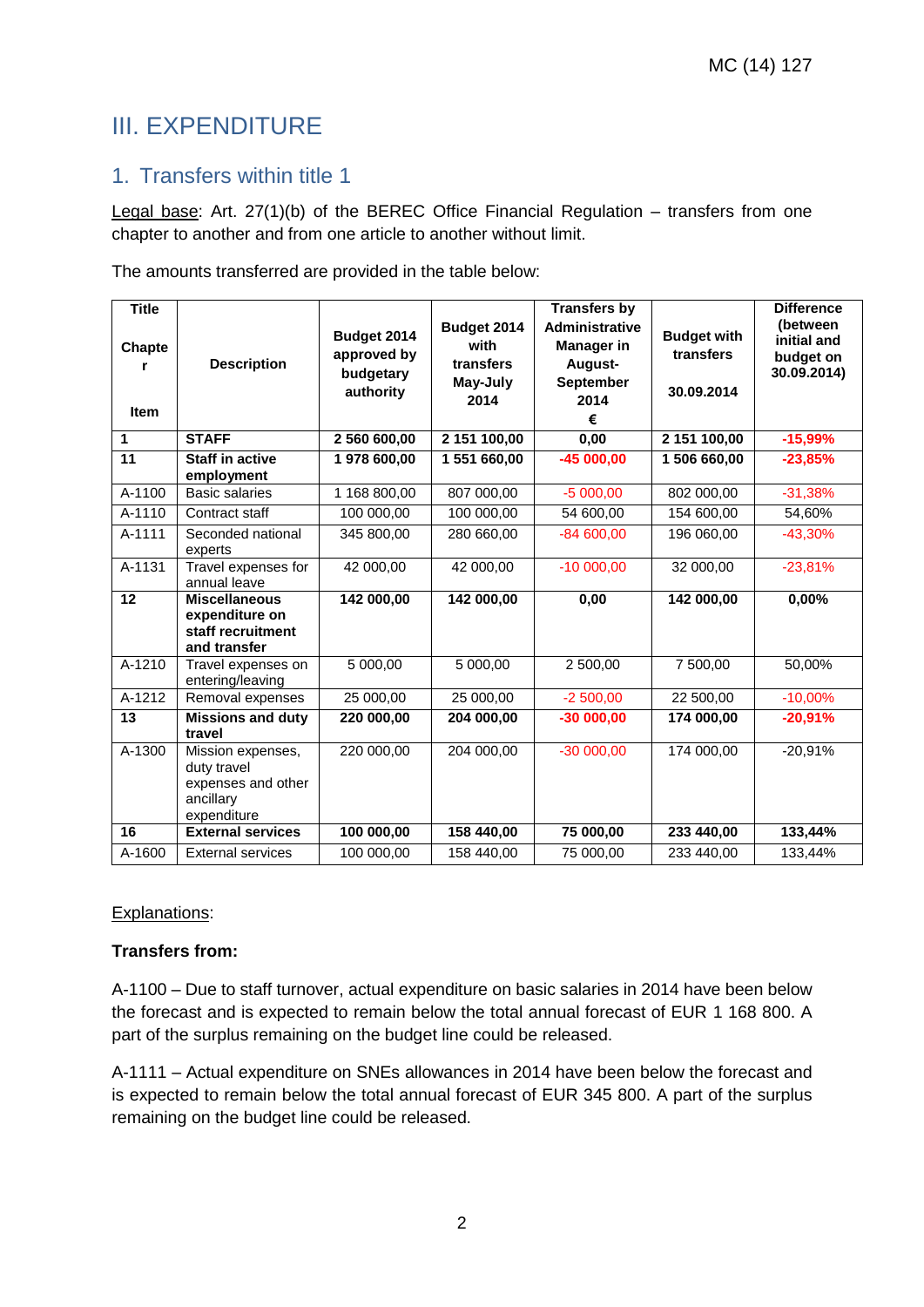A-1131 – Actual expenditure on travel expenses for annual leave in 2014 have been below the forecast and is expected to remain below the total annual forecast of EUR 42 000. A part of the surplus remaining on the budget line could be released.

A-1212 – Actual expenditure on removal expenses in 2014 have been below the forecast and is expected to remain below the total annual forecast of EUR 25 000. A part of the surplus remaining on the budget line could be released.

A-1300 – Actual expenditure on BEREC Office staff missions in 2014 remains below the forecast.

#### **Transfers to:**

A-1110 – transfer of 2 SNE positions to 2 Contract agent positions caused necessity to increase the availability of financial resources.

A-1210 – the staff turnover is higher than it was estimated – necessity to address needs for paying of travel expenses to new recruits and to the leaving staff.

A-1600 – The expenditure for external services was underestimated, additional contract for consultancy project for IT strategy has to be signed and potential specific contracts for interim staff under the planned Framework Contract have to be considered.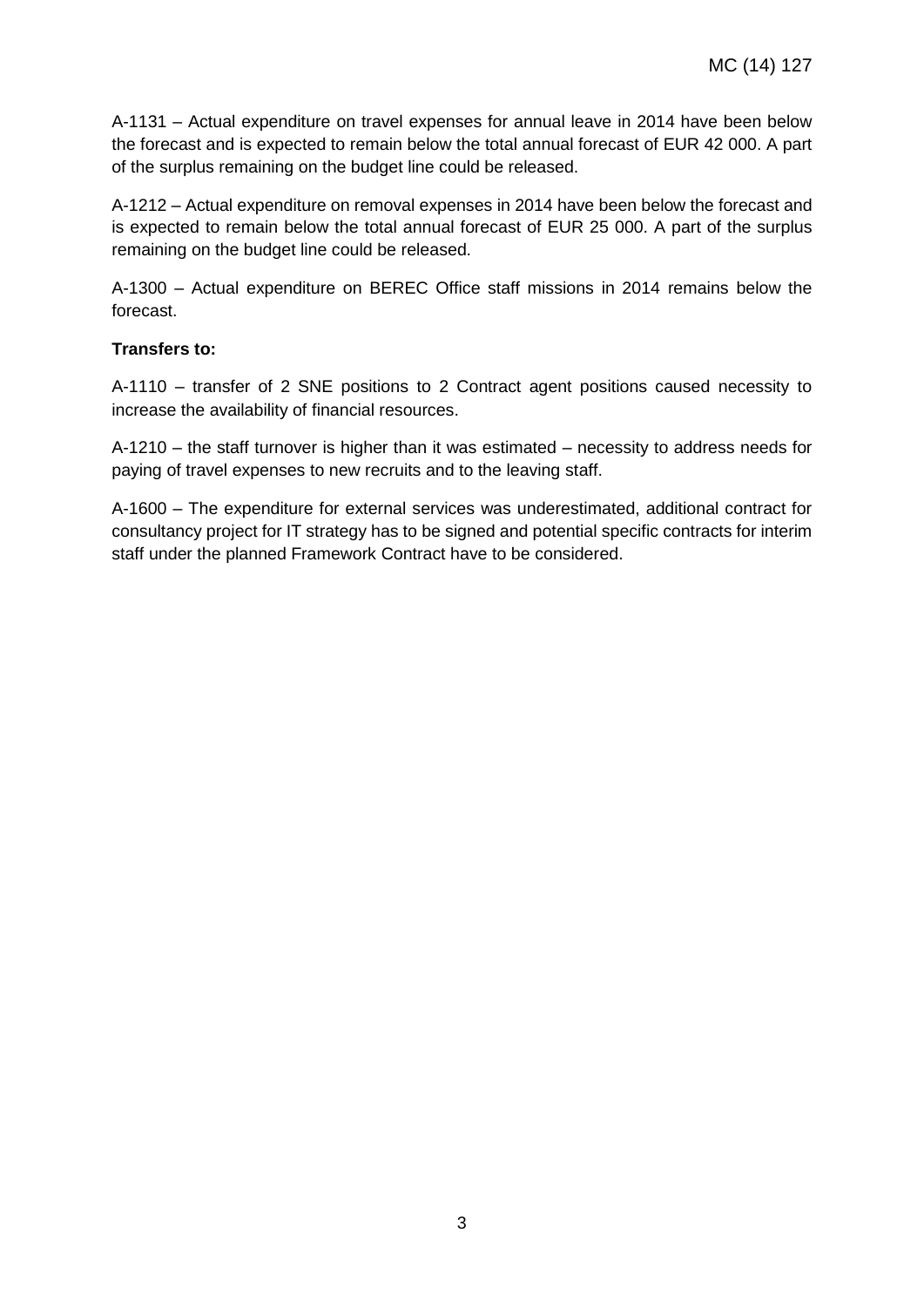### 2. Transfers within title 2

Legal base: Art. 27(1)(b) of the BEREC Office Financial Regulation – transfers from one chapter to another and from one article to another without limit.

The amounts transferred are provided in the table below:

| <b>Title</b><br><b>Chapter</b><br><b>Item</b> | <b>Description</b>                                                                                          | Budget 2014<br>approved by<br>budgetary<br>authority | Budget 2014<br>with transfers<br>May-July<br>2014 | <b>Transfers by</b><br><b>Administrative</b><br><b>Manager</b> in<br>August-<br>September 2014<br>€ | <b>Budget with</b><br>transfers<br>30.09.2014 | <b>Difference</b><br>(between<br>initial and<br>budget on<br>30.09.2014) |
|-----------------------------------------------|-------------------------------------------------------------------------------------------------------------|------------------------------------------------------|---------------------------------------------------|-----------------------------------------------------------------------------------------------------|-----------------------------------------------|--------------------------------------------------------------------------|
| $\overline{2}$                                | <b>BUILDINGS,</b><br><b>EQUIPMENT AND</b><br><b>MISCELLANEOUS</b><br><b>OPERATING</b><br><b>EXPENDITURE</b> | 507 800,00                                           | 507 800,00                                        | 0,00                                                                                                | 507 800,00                                    | 0,00%                                                                    |
| 20                                            | <b>Rental of buildings</b><br>and associated<br>costs                                                       | 77 000,00                                            | 77 000,00                                         | 1937,16                                                                                             | 78 937,16                                     | 2,52%                                                                    |
| A-2005                                        | Security and<br>surveillance of<br>buildings                                                                | 18 000,00                                            | 18 000,00                                         | 1 937,16                                                                                            | 19 937,16                                     | 10,76%                                                                   |
| 21                                            | <b>Information</b><br>technology<br>purchases                                                               | 280 000,00                                           | 251 700,00                                        | $-1937,16$                                                                                          | 249 762,84                                    | $-10,80%$                                                                |
| A-2100                                        | Computer equipment                                                                                          | 125 000,00                                           | 96 700,00                                         | $-1937,16$                                                                                          | 94 762,84                                     | $-24,19%$                                                                |
| 22                                            | Movable property<br>and associated<br>costs                                                                 | 23 000,00                                            | 23 000,00                                         | 0,00                                                                                                | 23 000,00                                     | $0.00\%$                                                                 |
| A-2290                                        | Books, newspapers<br>and documentation                                                                      | 3 000,00                                             | 3 000,00                                          | 5 000,00                                                                                            | 8 000,00                                      | 166,67%                                                                  |
| A-2299                                        | Other movable<br>property, and<br>maintenance and<br>repairs                                                | 5 000.00                                             | 5 000.00                                          | $-5000,00$                                                                                          | 0,00                                          | $-100,00%$                                                               |

#### Explanations: **Transfer from:**

A-2100 – The expenditure for computer equipment in 2014 will be lower than foreseen.

A-2299 – No expenses foreseen under this budget item.

#### **Transfer to:**

A-2005 – Necessity to address the needs for automatic prolongation of Specific Contract BEREC/13/032 (supply of security services to the BEREC Office).

A-2290 - Necessity to order publications under newly signed SLA with Publications Office.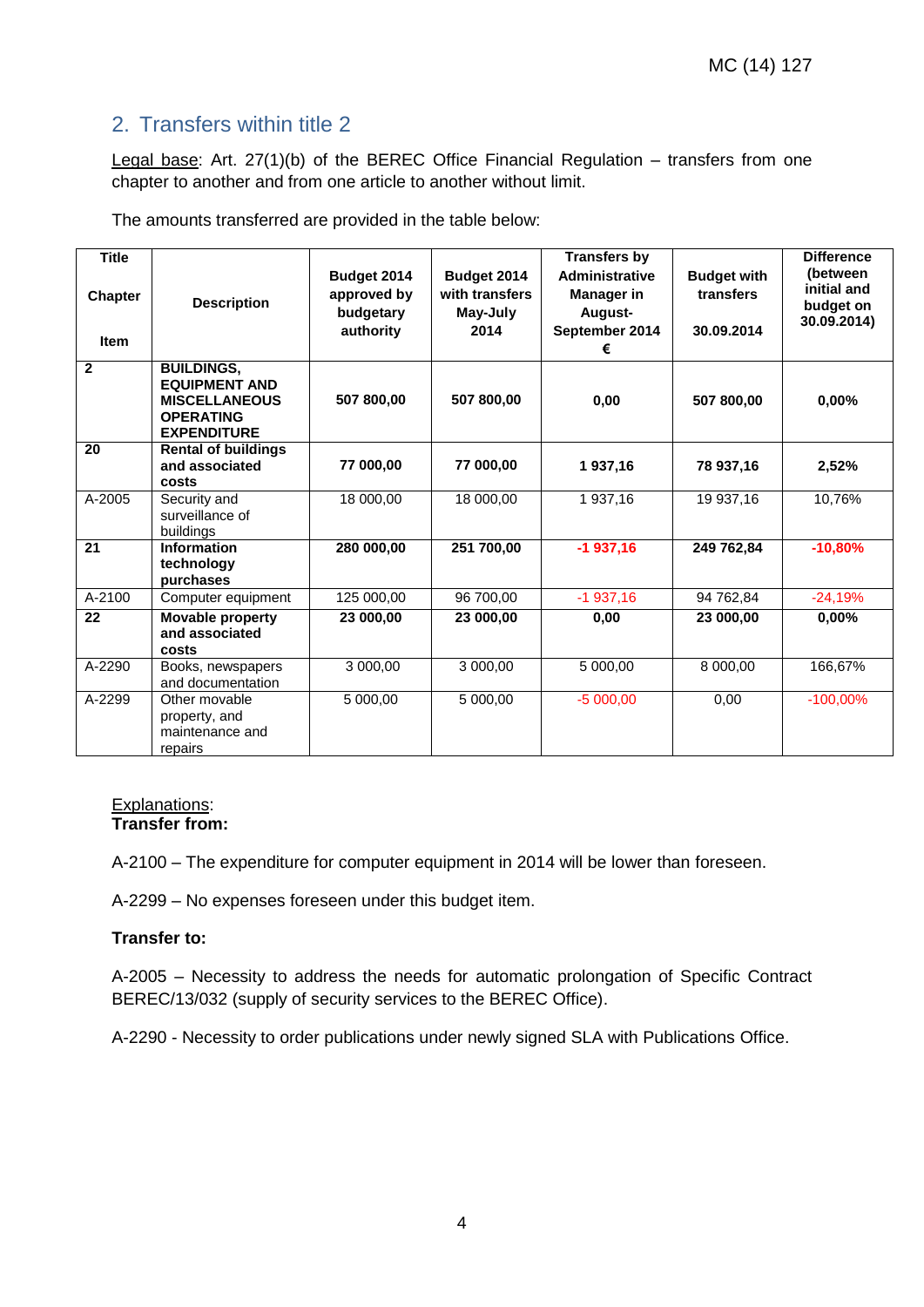# **Annex: Overview of Transfers in BEREC Office Budget 2014 in August-september 2014**

## **Expenditure**

| <b>Budget</b><br>Line | <b>Budget Line description</b>                        | Budget 2014<br>approved by<br>Budg.<br><b>Authority</b> | <b>Agency</b><br>transfers<br>May - July<br>2014 | <b>Transfer from</b><br><b>Title1 to Title 3</b><br>(MC/2014/8) | <b>Agency</b><br>transfers<br>August-<br><b>September</b><br>2014 | <b>Budget with</b><br>transfers |
|-----------------------|-------------------------------------------------------|---------------------------------------------------------|--------------------------------------------------|-----------------------------------------------------------------|-------------------------------------------------------------------|---------------------------------|
|                       | <b>Budget Total</b>                                   | 4,162,874                                               | 0                                                | $\bf{0}$                                                        | $\bf{0}$                                                          | 4,162,874                       |
|                       | <b>STAFF</b>                                          | 2,560,600                                               | $\bf{0}$                                         | $-409,500$                                                      | 0                                                                 | 2,151,100                       |
| 11                    | <b>STAFF IN ACTIVE EMPLOYMENT</b>                     | 1,978,600                                               | $-42,440$                                        | $-384,500$                                                      | $-45,000$                                                         | 1,506,660                       |
| $110$                 | <b>Staff in active employment</b>                     | 1,438,800                                               | $\bf{0}$                                         | $-361,800$                                                      | $-5,000$                                                          | 1,072,000                       |
| A-1100                | <b>Basic salaries</b>                                 | ,168,800                                                |                                                  | $-361,800$                                                      | $-5,000$                                                          | 802,000                         |
| A-1101                | Family allowances                                     | 120,000                                                 |                                                  | 0                                                               | $\Omega$                                                          | 120,000                         |
| A-1102                | Expatriation and foreign-residence allowances         | 150,000                                                 |                                                  | 0                                                               | $\Omega$                                                          | 150,000                         |
| $111$                 | <b>Contract staff and other staff</b>                 | 445,800                                                 | $-42,440$                                        | $-22,700$                                                       | $-30,000$                                                         | 350,660                         |
| A-1110                | Contract staff                                        | 100,000                                                 |                                                  | 0                                                               | 54,600                                                            | 154,600                         |
| A-1111                | Seconded national experts                             | 345,800                                                 | $-42,440$                                        | $-22,700$                                                       | $-84,600$                                                         | 196,060                         |
| $112$                 | <b>Employer's social security contributions</b>       | 51,000                                                  | 0                                                | 0                                                               | 0                                                                 | 51,000                          |
| A-1120                | Insurance against sickness                            | 33,000                                                  |                                                  | 0                                                               | $\Omega$                                                          | 33,000                          |
| A-1121                | Insurance against accidents and occupational diseases | 6,000                                                   |                                                  | 0                                                               | 0                                                                 | 6,000                           |
| A-1122                | Insurance against unemployment                        | 12,000                                                  |                                                  | 0                                                               | $\Omega$                                                          | 12,000                          |
| $113$                 | <b>Miscellaneous allowances and grants</b>            | 43,000                                                  | $\bf{0}$                                         | $\bf{0}$                                                        | $-10,000$                                                         | 33,000                          |
| A-1130                | Childbirth and death allowances and grants            | 1,000                                                   |                                                  | 0                                                               | $\Omega$                                                          | 1,000                           |
| A-1131                | Travel expenses for annual leave                      | 42,000                                                  |                                                  | 0                                                               | $-10,000$                                                         | 32,000                          |
| A-1139                | Other allowances                                      |                                                         |                                                  |                                                                 |                                                                   | $\Omega$                        |
| 119                   | <b>Salary weightings</b>                              | $\bf{0}$                                                | $\bf{0}$                                         | $\bf{0}$                                                        | $\bf{0}$                                                          |                                 |
| 1190                  | Salary weightings                                     | 0                                                       |                                                  | 0                                                               | $\mathbf 0$                                                       | $\mathbf 0$                     |
| 1191                  | Adjustments to remunerations                          | 0                                                       |                                                  | 0                                                               | 0                                                                 | $\pmb{0}$                       |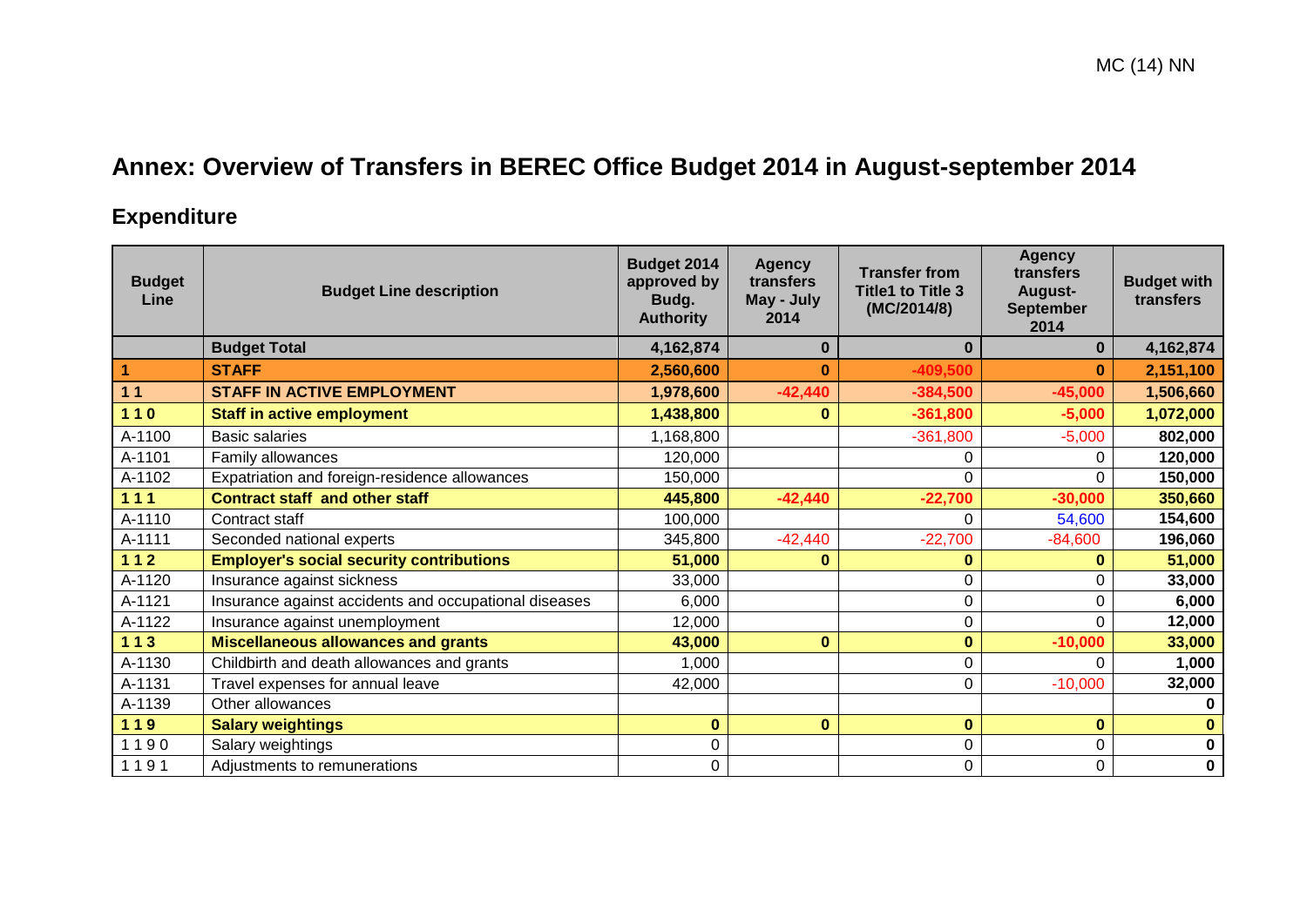| <b>Budget</b><br>Line | <b>Budget Line description</b>                                                | Budget 2014<br>approved by<br>Budg.<br><b>Authority</b> | <b>Agency</b><br>transfers<br>May - July<br>2014 | <b>Transfer from</b><br><b>Title1 to Title 3</b><br>(MC/2014/8) | <b>Agency</b><br>transfers<br>August-<br><b>September</b><br>2014 | <b>Budget with</b><br>transfers |
|-----------------------|-------------------------------------------------------------------------------|---------------------------------------------------------|--------------------------------------------------|-----------------------------------------------------------------|-------------------------------------------------------------------|---------------------------------|
| $12$                  | <b>MISCELLANEOUS EXPENDITURE ON STAFF</b><br><b>RECRUITMENT AND TRANSFER</b>  | 142,000                                                 | $\bf{0}$                                         | 0                                                               | $\bf{0}$                                                          | 142,000                         |
| $120$                 | <b>Recruitment expenses</b>                                                   | 62,000                                                  | $\bf{0}$                                         | $\bf{0}$                                                        | $\bf{0}$                                                          | 62,000                          |
| A-1200                | <b>Travel expenses</b>                                                        | 56,000                                                  |                                                  | 0                                                               | 0                                                                 | 56,000                          |
| A-1201                | Miscellaneous expenditure on staff recruitment                                | 6,000                                                   |                                                  | 0                                                               | 0                                                                 | 6,000                           |
| $121$                 | <b>Expenses on entering/leaving</b>                                           | 80,000                                                  | $\bf{0}$                                         | $\bf{0}$                                                        | $\bf{0}$                                                          | 80,000                          |
| A-1210                | Travel expenses on entering/leaving                                           | 5,000                                                   |                                                  | 0                                                               | 2,500                                                             | 7,500                           |
| A-1211                | Installation                                                                  | 25,000                                                  |                                                  | 0                                                               | 0                                                                 | 25,000                          |
| A-1212                | Removal expenses                                                              | 25,000                                                  |                                                  | 0                                                               | $-2,500$                                                          | 22,500                          |
| A-1213                | Daily subsistence allowances                                                  | 25,000                                                  |                                                  | 0                                                               | $\Omega$                                                          | 25,000                          |
| 13                    | <b>MISSIONS AND DUTY TRAVEL</b>                                               | 220,000                                                 | $-16,000$                                        | $\bf{0}$                                                        | $-30,000$                                                         | 174,000                         |
| A-1300                | Mission expenses                                                              | 220,000                                                 | $-16,000$                                        | $\overline{0}$                                                  | $-30,000$                                                         | 174,000                         |
| $14$                  | <b>SOCIOMEDICAL SERVICES</b>                                                  | 30,000                                                  | $\bf{0}$                                         | $-25,000$                                                       | $\bf{0}$                                                          | 5,000                           |
| $140$                 | <b>Medical service</b>                                                        | 30,000                                                  | $\bf{0}$                                         | $-25,000$                                                       | $\bf{0}$                                                          | 5,000                           |
| A-1400                | Medical services                                                              | 30,000                                                  |                                                  | $-25,000$                                                       |                                                                   | 5,000                           |
| 15                    | <b>TRAININGS</b>                                                              | 70,000                                                  | $\bf{0}$                                         | 0                                                               | $\bf{0}$                                                          | 70,000                          |
| 150                   | <b>Training</b>                                                               | 70,000                                                  | $\bf{0}$                                         | 0                                                               | $\bf{0}$                                                          | 70,000                          |
| A-1500                | Training and language courses                                                 | 70,000                                                  |                                                  | 0                                                               | $\Omega$                                                          | 70,000                          |
| 16                    | <b>EXTERNAL SERVICES</b>                                                      | 100,000                                                 | 58,440                                           | $\bf{0}$                                                        | 75,000                                                            | 233,440                         |
| A-1600                | External services and temporary assistance                                    | 100,000                                                 | 58,440                                           | 0                                                               | 75,000                                                            | 233,440                         |
| 17                    | <b>REPRESENTATION AND MISCELLANEOUS STAFF</b><br><b>COSTS</b>                 | 20,000                                                  | $\bf{0}$                                         | $\bf{0}$                                                        | $\bf{0}$                                                          | 20,000                          |
| A-1700                | Representation and miscellaneous staff costs                                  | 20,000                                                  |                                                  | $\boldsymbol{0}$                                                | 0                                                                 | 20,000                          |
| $\overline{2}$        | <b>BUILDINGS, EQUIPMENT AND MISCELLANEOUS</b><br><b>OPERATING EXPENDITURE</b> | 507,800                                                 | $\bf{0}$                                         | $\bf{0}$                                                        | $\bf{0}$                                                          | 507,800                         |
| 20                    | <b>RENTAL OF BUILDINGS AND ASSOCIATED COSTS</b>                               | 77,000                                                  | $\bf{0}$                                         | $\bf{0}$                                                        | 1,937                                                             | 78,937                          |
| 200                   | <b>Buildings and associated costs</b>                                         | 77,000                                                  | $\bf{0}$                                         | $\bf{0}$                                                        | 1,937                                                             | 78,937                          |
| A-2000                | Rent                                                                          | 30,000                                                  |                                                  | 0                                                               | $\Omega$                                                          | 30,000                          |
| A-2001                | Insurance                                                                     | 1,000                                                   |                                                  | 0                                                               | 0                                                                 | 1,000                           |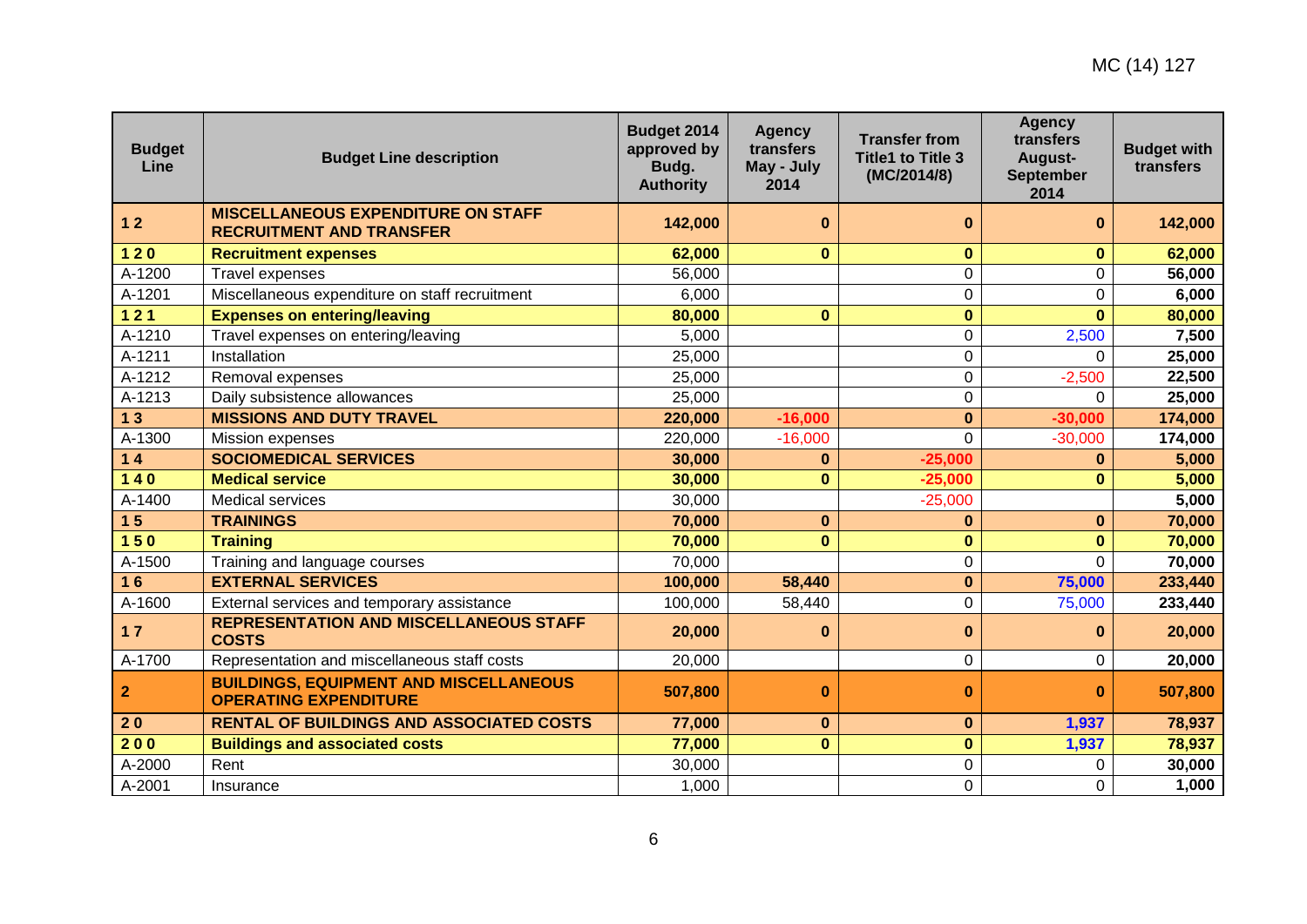| <b>Budget</b><br>Line | <b>Budget Line description</b>                                    | Budget 2014<br>approved by<br>Budg.<br><b>Authority</b> | <b>Agency</b><br>transfers<br>May - July<br>2014 | <b>Transfer from</b><br><b>Title1 to Title 3</b><br>(MC/2014/8) | <b>Agency</b><br>transfers<br>August-<br><b>September</b><br>2014 | <b>Budget with</b><br>transfers |
|-----------------------|-------------------------------------------------------------------|---------------------------------------------------------|--------------------------------------------------|-----------------------------------------------------------------|-------------------------------------------------------------------|---------------------------------|
| A-2002                | Water                                                             | 18,000                                                  |                                                  | $\Omega$                                                        | 0                                                                 | 18,000                          |
| A-2003                | Cleaning                                                          | 0                                                       |                                                  | $\Omega$                                                        | $\Omega$                                                          |                                 |
| A-2004                | Fitting-out and maintenance of premises                           | 10,000                                                  |                                                  | $\mathbf 0$                                                     | $\mathbf 0$                                                       | 10,000                          |
| A-2005                | Security and surveillance of buildings                            | 18,000                                                  |                                                  | $\mathbf 0$                                                     | 1,937                                                             | 19,937                          |
| A-2009                | Other expenditure relating to buildings and premises              | $\Omega$                                                |                                                  | $\mathbf 0$                                                     | $\overline{0}$                                                    | $\Omega$                        |
| 21                    | <b>INFORMATION TECHNOLOGY PURCHASES</b>                           | 280,000                                                 | $-28,300$                                        | $\bf{0}$                                                        | $-1,937$                                                          | 249,763                         |
| 210                   | <b>Information technology purchases</b>                           | 280,000                                                 | $-28,300$                                        | $\bf{0}$                                                        | $-1,937$                                                          | 249,763                         |
| A-2100                | Computer equipment                                                | 125,000                                                 | $-28,300$                                        | $\mathbf 0$                                                     | $-1,937$                                                          | 94,763                          |
| A-2101                | Software                                                          | 80,000                                                  |                                                  | $\mathbf 0$                                                     | 0                                                                 | 80,000                          |
| A-2102                | Other external data processing services                           | 75,000                                                  |                                                  | $\mathbf 0$                                                     | 0                                                                 | 75,000                          |
| 22                    | <b>MOVABLE PROPERTY AND ASSOCIATED COSTS</b>                      | 23,000                                                  | $\bf{0}$                                         | $\bf{0}$                                                        | $\bf{0}$                                                          | 23,000                          |
| 220                   | <b>Technical installations and electronic office</b><br>equipment | 5,000                                                   | $\bf{0}$                                         | $\bf{0}$                                                        | $\bf{0}$                                                          | 5,000                           |
| A-2200                | Technical installations and electronic office equipment           | 5,000                                                   |                                                  | 0                                                               | $\pmb{0}$                                                         | 5,000                           |
| 221                   | <b>Furniture</b>                                                  | 10,000                                                  | $\bf{0}$                                         | $\mathbf 0$                                                     | $\bf{0}$                                                          | 10,000                          |
| A-2210                | Furniture                                                         | 10,000                                                  |                                                  | $\mathbf 0$                                                     | $\mathbf 0$                                                       | 10,000                          |
| 229                   | Other movable property and associated costs                       | 8,000                                                   |                                                  | $\bf{0}$                                                        | $\bf{0}$                                                          | 8,000                           |
| A-2290                | Books and publications                                            | 3,000                                                   |                                                  | $\mathbf 0$                                                     | 5,000                                                             | 8,000                           |
| A-2291                | Cars, transport vehicles, and maintenance and repairs             |                                                         |                                                  |                                                                 |                                                                   |                                 |
| A-2299                | Other movable property, and maintenance and repairs               | 5,000                                                   |                                                  | 0                                                               | $-5,000$                                                          | $\Omega$                        |
| 23                    | <b>CURRENT ADMINISTRATIVE EXPENDITURE</b>                         | 40,300                                                  | 28,300                                           | $\bf{0}$                                                        | $\bf{0}$                                                          | 68,600                          |
| 230                   | <b>Stationery and office supplies</b>                             | 15,000                                                  | $\bf{0}$                                         | $\mathbf 0$                                                     | $\mathbf{0}$                                                      | 15,000                          |
| A-2300                | Stationery and office supplies                                    | 15,000                                                  |                                                  | $\mathbf 0$                                                     | 0                                                                 | 15,000                          |
| 232                   | <b>Financial charges</b>                                          | 300                                                     | 15,200                                           | $\mathbf 0$                                                     | $\mathbf{0}$                                                      | 15,500                          |
| A-2320                | Bank charges                                                      | 300                                                     | 200                                              | $\mathbf 0$                                                     | $\mathbf 0$                                                       | 500                             |
| A-2321                | Exchange rate losses                                              | 0                                                       |                                                  | $\mathbf 0$                                                     | $\mathbf 0$                                                       |                                 |
| A-2329                | Other financial charges                                           | $\Omega$                                                | 15,000                                           | $\pmb{0}$                                                       | 0                                                                 | 15,000                          |
| 233                   | <b>Legal expenses</b>                                             | 25,000                                                  | $\mathbf{0}$                                     | $\mathbf 0$                                                     | $\mathbf 0$                                                       | 25,000                          |
| A-2330                | Legal expenses                                                    | 20,000                                                  |                                                  | $\mathbf 0$                                                     | $\mathbf 0$                                                       | 20,000                          |